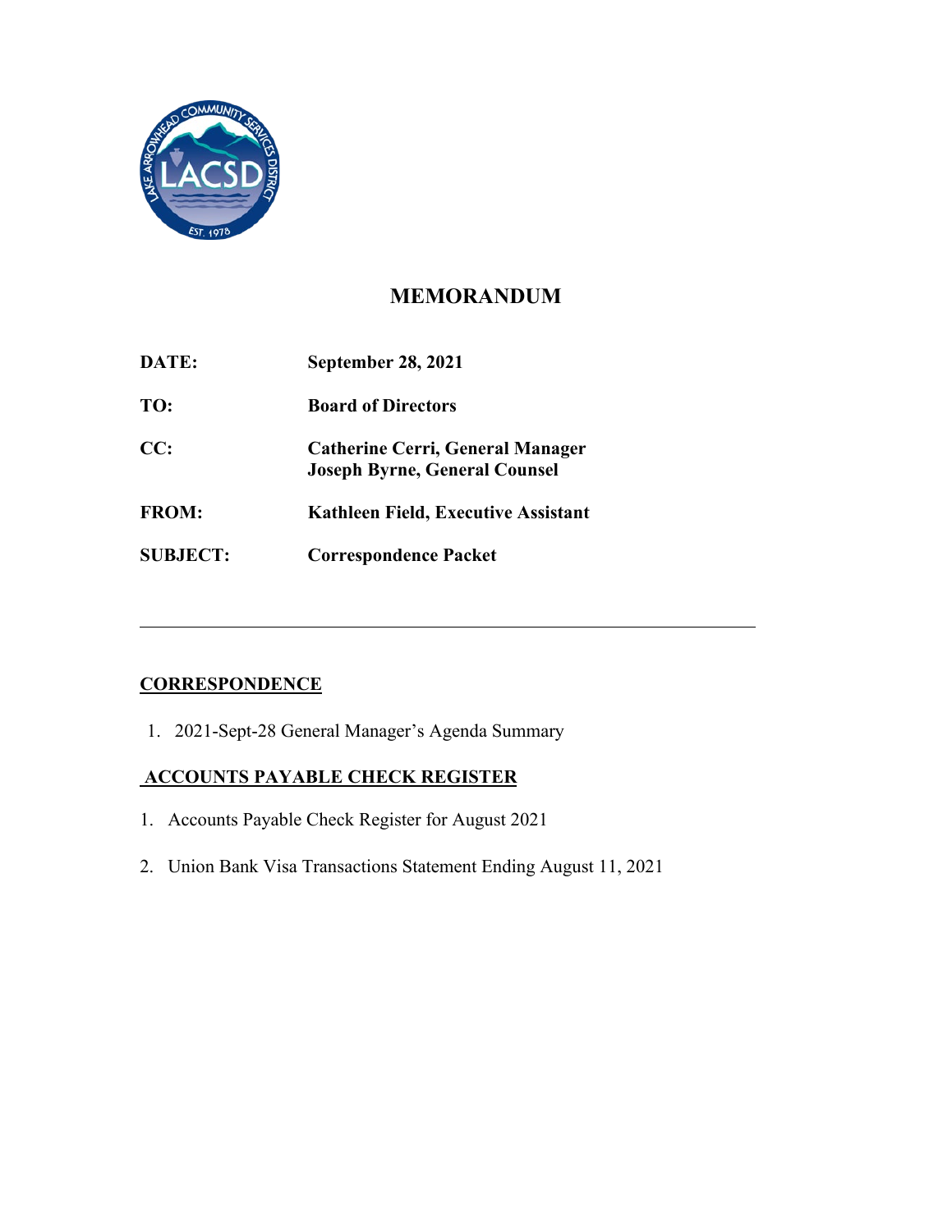

## **MEMORANDUM**

 **Date: September 23, 2021 Board of Directors Catherine Cerri, General Manager To: Board of Directors From: Catherine Cerri, General Manager Subject: Agenda Summary September 28, 2021** 

Dear Directors,

 Below is a summary of our meeting for Tuesday, September 28, 2021 at 5:30pm. Board members and District staff may choose to attend in person or via video.

The link for the video and phone number will be emailed.

Click here to view the agenda: [http://www.lakearrowheadcsd.com/regular-meeting-of-the-board-](http://www.lakearrowheadcsd.com/regular-meeting-of-the-board-530p-m/)[530p-m/](http://www.lakearrowheadcsd.com/regular-meeting-of-the-board-530p-m/) 

#### G. Award Presentation:

 Officers Association's Distinguished Budget Presentation Award. Pres. Wurm will present a Certificate of Award to John O'Brien for the Government Finance

H. Consent Calendar

1. Approval of Minutes from the meeting on August 24, 2021.

I. Information Items

 October 7, 2021. There are indications that steel prices are starting to decline. 2a. Update on the Corp Yard: The county has rescheduled the Planning Commission hearing for

2b. Operations: There was a 13% decline in water usage in August compared to the same month last year. It could be attributed to the call for voluntary reductions due to drought conditions.

 learning so staff transitioned the funds to create a whiteboard video that will educate customers 3. District Education Video: The calendar contest received very low response due to distance about the District's infrastructure and water supply.

4. GM Report: Update on supply, demand and hydrologic conditions.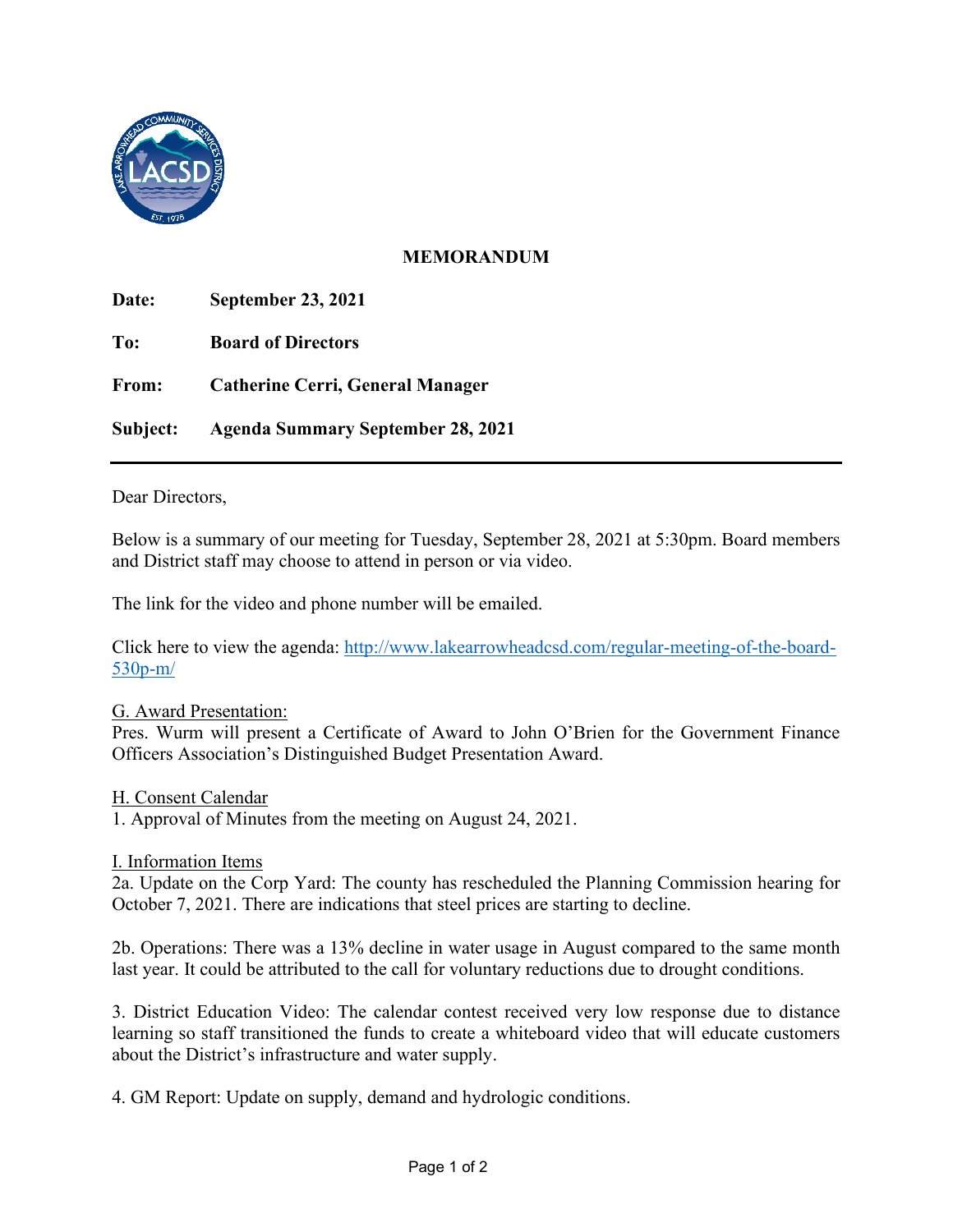### J. Action Items

5. CalPERS Pension Unfunded Liability: This is an annual item to discuss whether the District should continue with the 5-year plan to prepay the District's unfunded liability.

 the second lowest quote at \$24,984 to get the pump replaced as quickly as possible. The lowest 6. Purchase of a Pump for Lift Station #7: One of the 3 pumps at this station has become inoperable. We received 3 quotes to replace it. The lowest quote has a long lead time so staff are recommending quote didn't provide a shipping cost but the difference is estimated at \$2,269 to save 7-8 weeks of lead time. This is an unbudgeted item.

 7. Purchase Two Generators: The District received \$300,000 in grant funding from the California Office of Emergency Services to purchase generators and radios to assist during a Public Safety Power Shutoff or wildfire. One generator will be for the Corp Yard. The other will power North Bay Pump Station or Bernina Water Treatment Plant. The cost for both generators is \$163,725.

8. Vote for ACWA Region 9 Board Members: The ACWA nominating committee has recommended a slate but the Board may choose to vote for individual members. Staff recommendation is to vote for the slate.

9. Resolution 2021-11 to Continue Virtual Meetings: The Executive Order that has allowed District Board members to attend meetings remotely without listing their location on the agenda expires on September 30, 2021. New legislation allows agencies to continue with this practice if certain findings are made related to a state of emergency.

Let me know if you have any questions.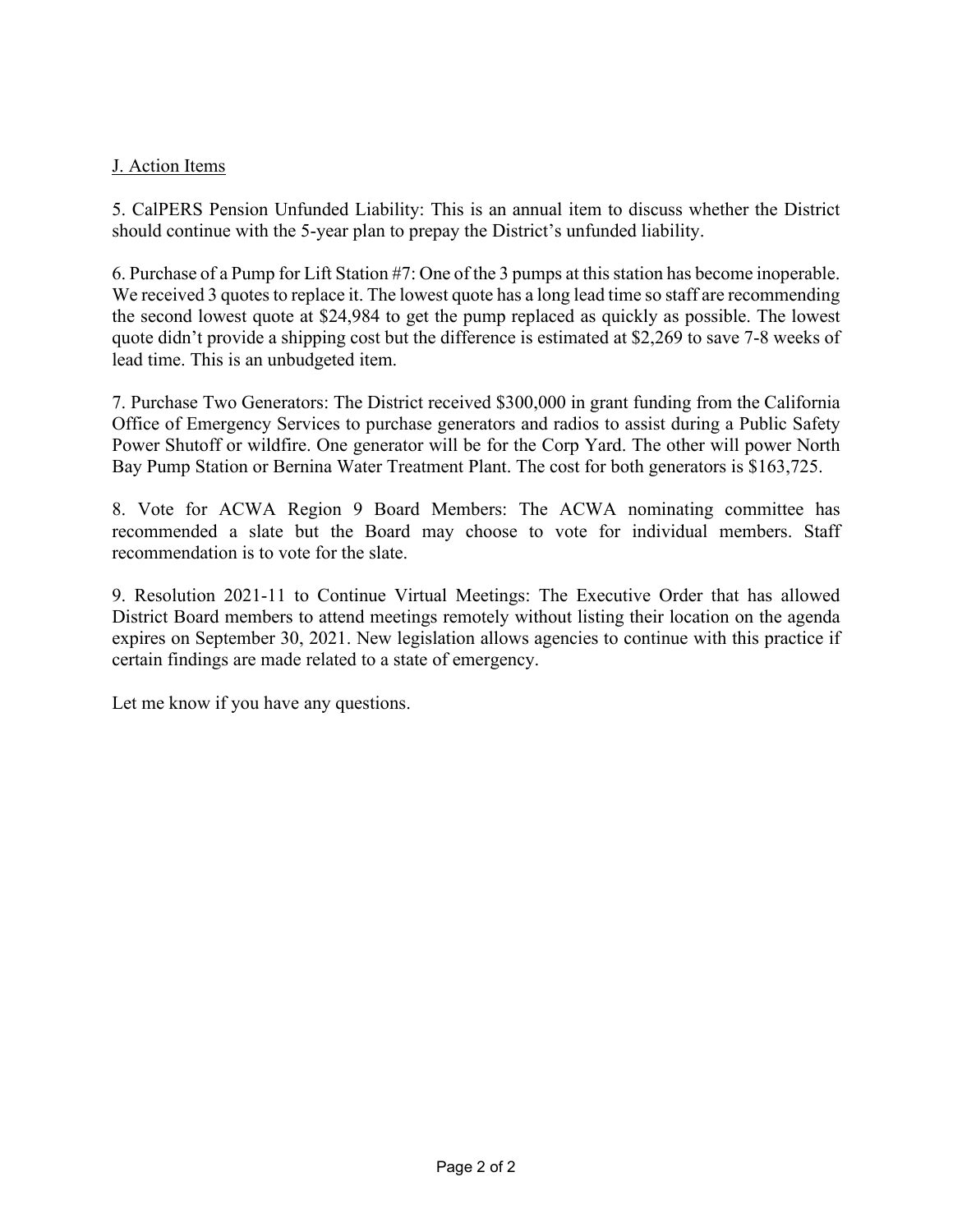|                                      |                                                 |             | <b>INVOICE</b> | <b>CHECK</b>  | <b>CHECK</b>  |
|--------------------------------------|-------------------------------------------------|-------------|----------------|---------------|---------------|
| <b>VENDOR NAME</b>                   | <b>DESCRIPTION</b>                              | <b>DATE</b> | <b>AMOUNT</b>  | <b>NUMBER</b> | <b>AMOUNT</b> |
| <b>CalPERS</b>                       | <b>Deferred Compensation</b>                    | 08/04/21    | 31,633.48      | <b>DRAFT</b>  | 31,633.48     |
| <b>VOYA</b>                          | Employee Retirement Plan                        | 08/04/21    | 12,206.61      | <b>DRAFT</b>  | 12,206.61     |
| <b>ACWA/JPIA</b>                     | 09/21 Health                                    | 08/12/21    | 88,956.95      | 84418         | 88,956.95     |
| Adam Woellert                        | <b>Refund Check</b>                             | 08/12/21    | 99.91          | 84419         | 99.91         |
|                                      | Reimbursement - CWEA Membership                 |             |                |               |               |
| <b>Christian Alls</b>                | & Cert Renewal                                  | 08/12/21    | 288.00         | 84420         | 288.00        |
| <b>Amazon Capital Services</b>       | <b>Safety Glasses</b>                           | 08/12/21    | 43.25          | 84421         |               |
|                                      | Stihl Trigger<br>2 Water Filters for Board Room | 08/12/21    | 15.34          | 84421         |               |
|                                      | Kitchen                                         | 08/12/21    | 127.15         | 84421         |               |
|                                      | <b>Plastic Protection Film</b>                  | 08/12/21    | 53.65          | 84421         |               |
|                                      | Flag Pole Light Replacement                     | 08/12/21    | 156.22         | 84421         |               |
|                                      | Supplies                                        | 08/12/21    | 21.26          | 84421         |               |
|                                      | Weed Trimmer Head Cap                           | 08/12/21    | 8.19           | 84421         |               |
|                                      | Weed Trimmer Trigger                            | 08/12/21    | 14.92          | 84421         |               |
|                                      | Adapter                                         | 08/12/21    | 15.05          | 84421         |               |
|                                      | <b>CCTV Flash Drive</b>                         | 08/12/21    | 10.76          | 84421         |               |
|                                      | FS 130R Throttle                                | 08/12/21    | $-14.92$       | 84421         |               |
|                                      | Smaple Freezer                                  | 08/12/21    | 210.10         | 84421         | 660.97        |
| <b>Asbury Environmental Services</b> | Used Oil Service Charge                         | 08/12/21    | 95.00          | 84422         | 95.00         |
| AT&T                                 | Long Distance                                   | 08/12/21    | 230.52         | 84423         | 230.52        |
| Avinash Mondkar                      | <b>Refund Check</b>                             | 08/12/21    | 102.13         | 84424         | 102.13        |
| <b>Basic Backflow</b>                | <b>Backflow Test</b>                            | 08/12/21    | 150.00         | 84425         | 150.00        |
| C & E Supply                         | Janitorial Supplies                             | 08/12/21    | 143.19         | 84426         | 143.19        |
| California Tool & Welding Supply     | <b>Cylinder Rental</b>                          | 08/12/21    | 105.50         | 84427         | 105.50        |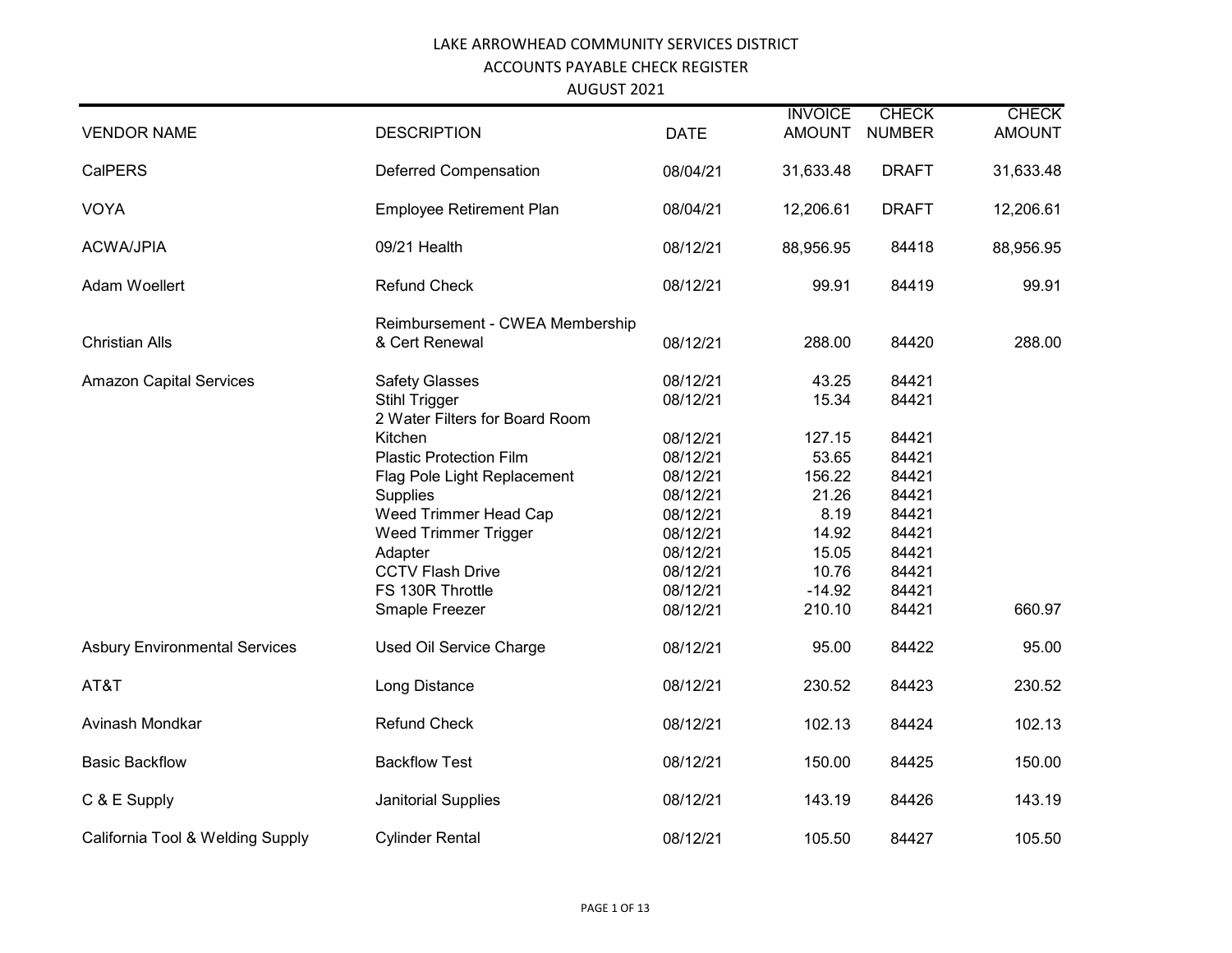| Caselle Inc                                      | 09/21 Maintenance & Support                                                                     | 08/12/21                                                             | 2,797.00                                           | 84428                                              | 2,797.00  |
|--------------------------------------------------|-------------------------------------------------------------------------------------------------|----------------------------------------------------------------------|----------------------------------------------------|----------------------------------------------------|-----------|
| Charles P Crowley Co Inc                         | LS#18 Smith & Loveless Pumps (4)                                                                | 08/12/21                                                             | 64,030.00                                          | 84429                                              | 64,030.00 |
| <b>Charter Communications</b>                    | Internet                                                                                        | 08/12/21                                                             | 159.98                                             | 84430                                              | 159.98    |
| City of Big Bear Lake                            | 09/21 Rimforest Payment                                                                         | 08/12/21                                                             | 4,815.32                                           | 84431                                              | 4,815.32  |
| <b>CLAWA</b>                                     | 07/21 Blue Jay Water                                                                            | 08/12/21                                                             | 231.19                                             | 84432                                              | 231.19    |
| Cole-Parmer                                      | <b>Buffer Solutions</b>                                                                         | 08/12/21                                                             | 240.80                                             | 84433                                              | 240.80    |
| <b>Computer Options</b>                          | 08/21 Managed IT                                                                                | 08/12/21                                                             | 14,226.00                                          | 84434                                              | 14,226.00 |
| <b>Consolidated Electrical Distributors Inc.</b> | Spyglass Edison Service Relocate<br>Parts<br><b>NEMA Enclosure</b><br>Clamp                     | 08/12/21<br>08/12/21<br>08/12/21                                     | 2,075.77<br>150.85<br>18.50                        | 84435<br>84435<br>84435                            | 2,245.12  |
| County of San Bernardino                         | <b>DLP Annual Permit</b>                                                                        | 08/12/21                                                             | 1,683.00                                           | 84436                                              | 1,683.00  |
| <b>CWEA Renewal</b>                              | Martinez Mechanical Gr 3 Renewal                                                                | 08/12/21                                                             | 101.00                                             | 84437                                              | 101.00    |
| Cynthia Raymond                                  | <b>Refund Check</b>                                                                             | 08/12/21                                                             | 135.00                                             | 84438                                              | 135.00    |
| Dataprose LLC                                    | 07/21 Bill Postage                                                                              | 08/12/21                                                             | 4,956.45                                           | 84439                                              | 4,956.45  |
| Derar Mt Abusnoubar                              | <b>Refund Check</b>                                                                             | 08/12/21                                                             | 23.32                                              | 84440                                              | 23.32     |
| Don's Auto Supply 2 Inc                          | Anti Seize Lube<br>Unit 63<br>Unit 49<br><b>Bernina Boosters</b><br>Unit 63<br>Unit 63<br>LS#10 | 08/12/21<br>08/12/21<br>08/12/21<br>08/12/21<br>08/12/21<br>08/12/21 | 8.75<br>111.48<br>70.12<br>8.73<br>346.13<br>45.82 | 84441<br>84441<br>84441<br>84441<br>84441<br>84441 | 720.39    |
|                                                  |                                                                                                 | 08/12/21                                                             | 129.36                                             | 84441                                              |           |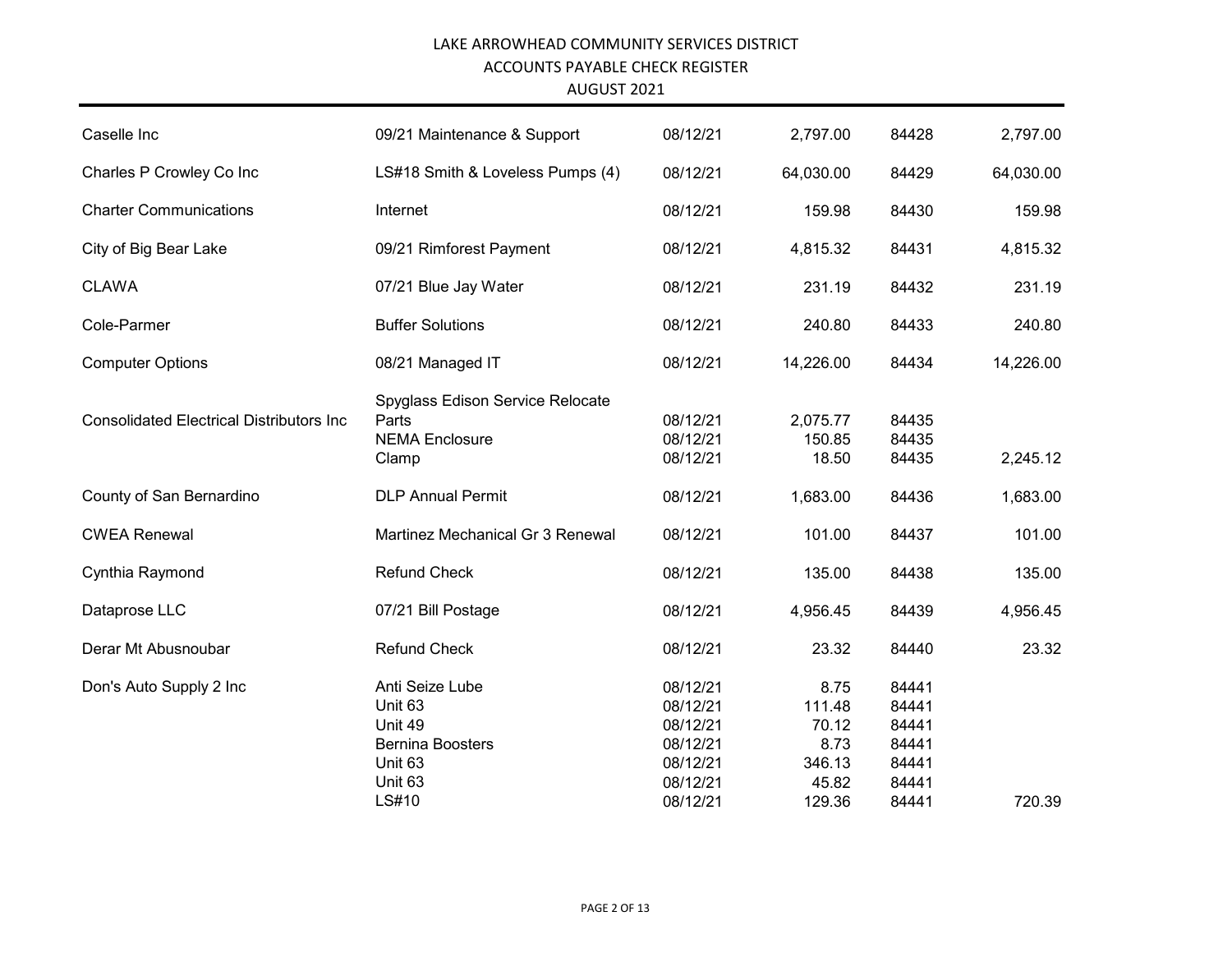| <b>DXP</b> Enterprises Inc               | 3 VFD's for Mittry Boosters                | 08/12/21 | 10,307.84 | 84442 |           |
|------------------------------------------|--------------------------------------------|----------|-----------|-------|-----------|
|                                          | Lift Station 33 Replacement Pumps<br>Qty 3 | 08/12/21 | 67,956.80 | 84442 | 78,264.64 |
|                                          |                                            |          |           |       |           |
| <b>Employment Development Department</b> | 04/21-06/21 Unemployment Insurance         | 08/12/21 | 2,248.72  | 84443 | 2,248.72  |
| <b>Frontier Communications</b>           | Telephone                                  | 08/12/21 | 1,907.09  | 84444 | 1,907.09  |
| Geographics                              | <b>Annual Website Hosting</b>              | 08/12/21 | 840.00    | 84445 |           |
|                                          | Website Agenda Work                        | 08/12/21 | 460.00    | 84445 | 1,300.00  |
| Grainger                                 | Grease                                     | 08/12/21 | 90.56     | 84446 |           |
|                                          | <b>PVC Fittings</b>                        | 08/12/21 | 193.12    | 84446 |           |
|                                          | Plug                                       | 08/12/21 | 53.42     | 84446 |           |
|                                          | <b>Hydro Stations</b>                      | 08/12/21 | 64.26     | 84446 |           |
|                                          | <b>Concentric Reducer</b>                  | 08/12/21 | 221.38    | 84446 |           |
|                                          | Conduit                                    | 08/12/21 | 36.21     | 84446 |           |
|                                          | Spyglass                                   | 08/12/21 | 18.96     | 84446 |           |
|                                          | <b>Bernina Boosters Electrical</b>         | 08/12/21 | 101.72    | 84446 |           |
|                                          | Unit 49                                    | 08/12/21 | 39.04     | 84446 |           |
|                                          | Outlet                                     | 08/12/21 | 24.79     | 84446 |           |
|                                          | Gasket & Form                              | 08/12/21 | 45.77     | 84446 | 889.23    |
| Graybar Electric Company Inc             | <b>Electrical Parts</b>                    | 08/12/21 | 1,214.83  | 84447 |           |
|                                          | Conduits                                   | 08/12/21 | 1,130.09  | 84447 |           |
|                                          | <b>EMT</b>                                 | 08/12/21 | 175.65    | 84447 |           |
|                                          | <b>Bernina Boosters VFD Electrical</b>     | 08/12/21 | 2,251.12  | 84447 |           |
|                                          | Magtrol                                    | 08/12/21 | 557.76    | 84447 |           |
|                                          | Fan Motor                                  | 08/12/21 | 430.70    | 84447 |           |
|                                          | Spyglass                                   | 08/12/21 | 86.82     | 84447 | 5,846.97  |
| H & H Elevator Service                   | <b>Elevator Service</b>                    | 08/12/21 | 203.96    | 84448 | 203.96    |
| Hach Company                             | <b>CCT Phosphate Kits</b>                  | 08/12/21 | 1,008.54  | 84449 | 1,008.54  |
| HealthEquity Inc                         | 08/21 HSA & Maintenance                    | 08/12/21 | 3,853.77  | 84450 | 3,853.77  |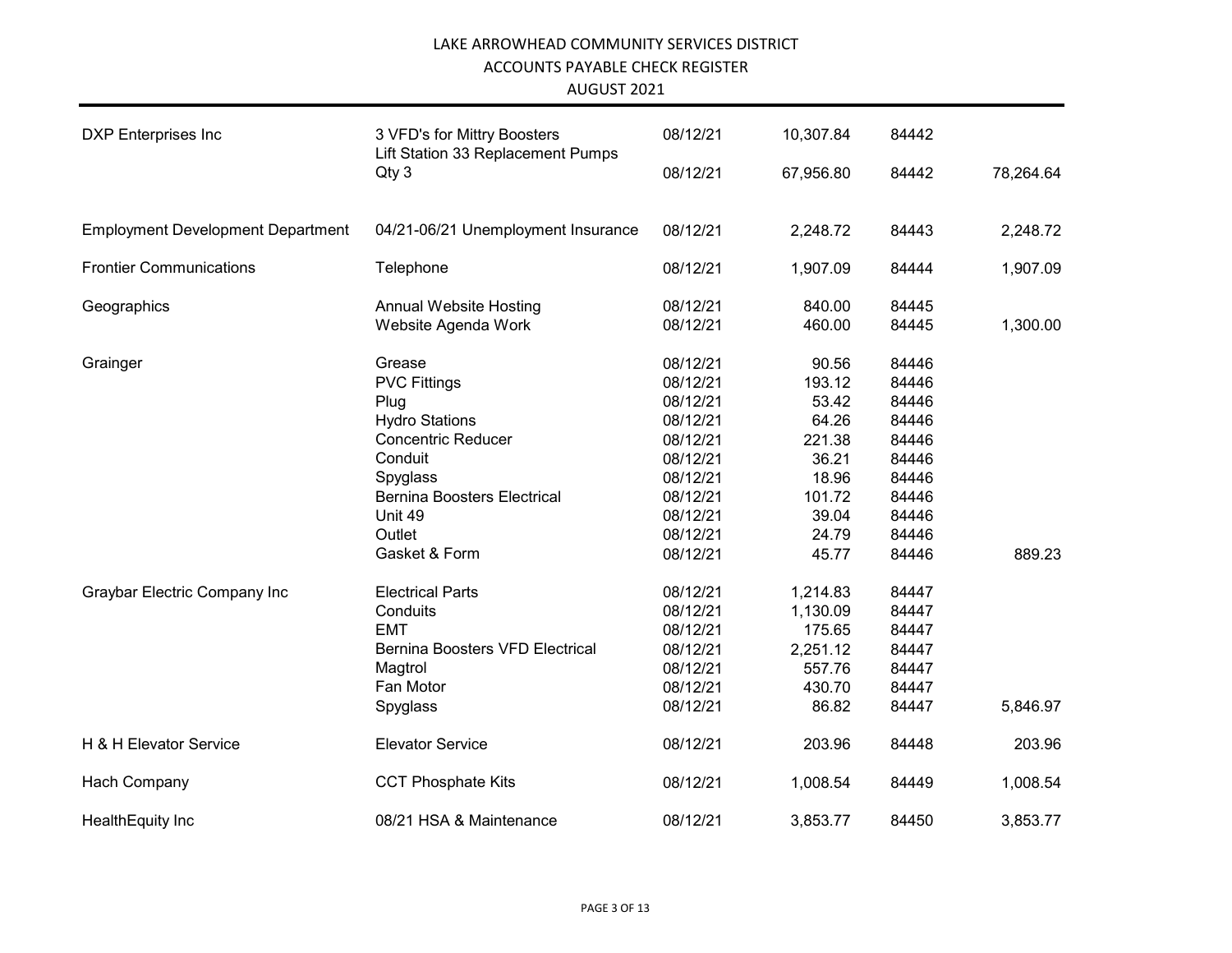| Huber Technology Inc            | <b>Screw Press Solenoid Valves</b><br><b>Screw Press Proximity Switches</b>  | 08/12/21<br>08/12/21             | 441.88<br>316.92             | 84451<br>84451          | 758.80   |
|---------------------------------|------------------------------------------------------------------------------|----------------------------------|------------------------------|-------------------------|----------|
| <b>Idexx Distribution Inc</b>   | UV Tube                                                                      | 08/12/21                         | 50.20                        | 84452                   | 50.20    |
| Inland Water Works Supply Co    | <b>CLAWA Tie-In CLA-VAL</b><br>6" Romac<br>Brass 90's                        | 08/12/21<br>08/12/21<br>08/12/21 | 3,713.22<br>260.35<br>326.72 | 84453<br>84453<br>84453 |          |
|                                 | Meter Couplings, Brass Steet 90 Ell'S<br>Brass Tee's, Brass Couplings, Brass | 08/12/21                         | 863.00                       | 84453                   |          |
|                                 | Nipples, Brass Bushings                                                      | 08/12/21                         | 837.73                       | 84453                   | 6,001.02 |
| Life Insurance Company of North |                                                                              |                                  |                              |                         |          |
| America                         | 09/21 Life                                                                   | 08/12/21                         | 4,363.16                     | 84454                   | 4,363.16 |
| <b>Martin Weiss</b>             | <b>Refund Check</b>                                                          | 08/12/21                         | 19.29                        | 84455                   | 19.29    |
| McMaster-Carr                   | <b>Water Station Compressor Parts</b>                                        | 08/12/21                         | 302.72                       | 84456                   | 302.72   |
| <b>Mountain Courier Service</b> | 08/21 Mail Courier                                                           | 08/12/21                         | 225.00                       | 84457                   | 225.00   |
| Mountain Disposal               | 07/21 Trash                                                                  | 08/12/21                         | 1,580.71                     | 84458                   | 1,580.71 |
| <b>Mountain News</b>            | Holiday, Banner & Board Meeting Ad<br>Ordinance 88, Proj 192 & Smoke         | 08/12/21                         | 1,180.00                     | 84459                   |          |
|                                 | <b>Tests</b>                                                                 | 08/12/21                         | 1,875.00                     | 84459                   | 3,055.00 |
| Northern Tool & Equipment       | Shop Vac                                                                     | 08/12/21                         | 149.56                       | 84460                   | 149.56   |
| Os/Com Systems                  | Repeater Rental July, August,<br>September                                   | 08/12/21                         | 705.00                       | 84461                   | 705.00   |
| Pitney Bowes Inc                | Meter Rental                                                                 | 08/12/21                         | 145.46                       | 84462                   | 145.46   |
| <b>Plumbers Depot</b>           | <b>Rodder Guide Hose</b>                                                     | 08/12/21                         | 490.62                       | 84463                   | 490.62   |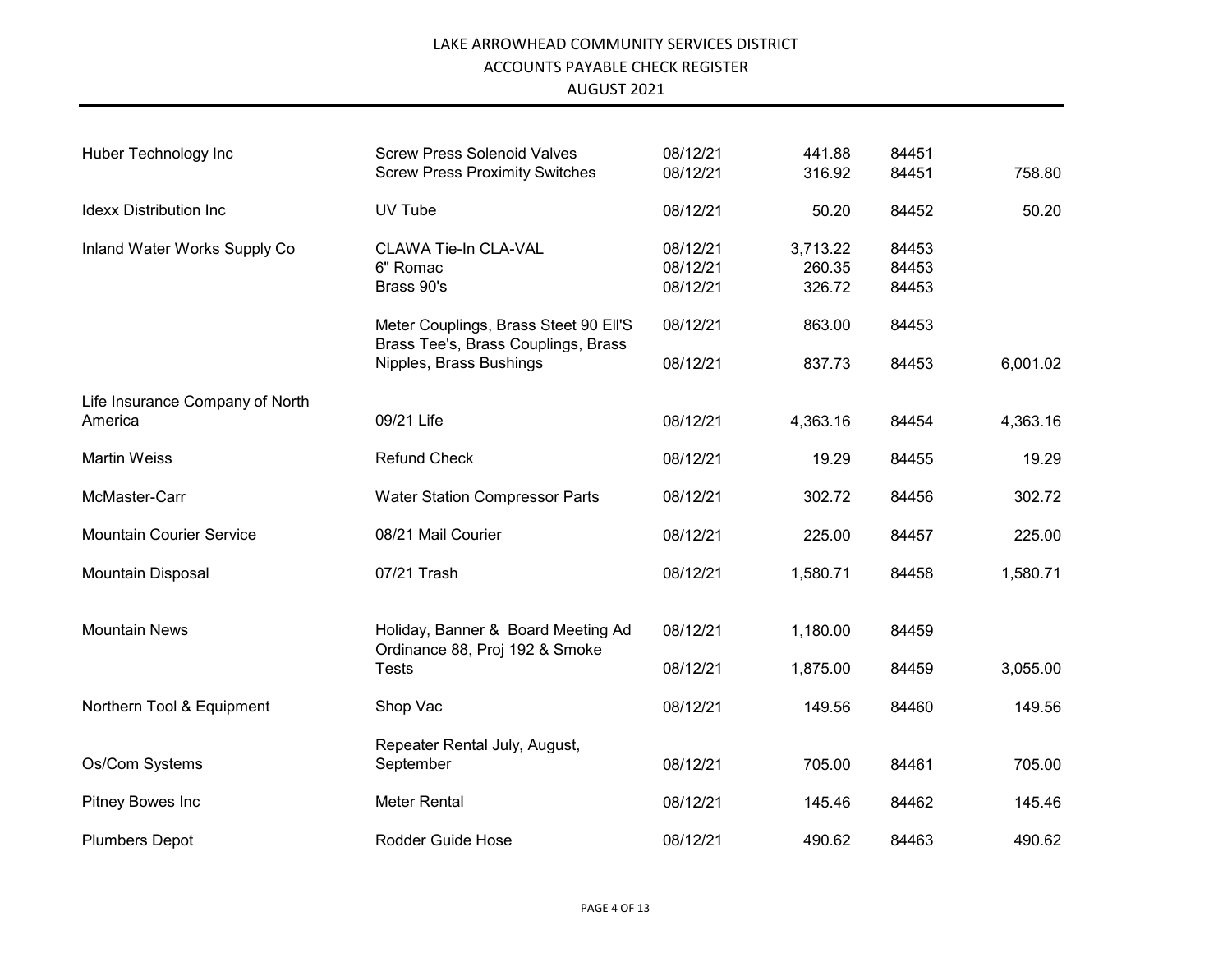| Power Systems Services Inc            | <b>Tesla Batteries</b>            | 08/12/21 | 2,877.50 | 84464 | 2,877.50 |
|---------------------------------------|-----------------------------------|----------|----------|-------|----------|
| <b>Prudential Overall Supply</b>      | Uniforms                          | 08/12/21 | 513.01   | 84465 | 513.01   |
| Ready Refresh by Nestle               | 07/21 Distilled Water             | 08/12/21 | 217.79   | 84466 | 217.79   |
| Ride or Die Productions LLC           | <b>Refund Check</b>               | 08/12/21 | 1,292.00 | 84467 | 1,292.00 |
| <b>Rim Forest Lumber</b>              | Coupling & Nipple - 15A           | 08/12/21 | 30.13    | 84468 |          |
|                                       | LS 33 Supplies                    | 08/12/21 | 8.61     | 84468 |          |
|                                       | Unit 97                           | 08/12/21 | 3.98     | 84468 |          |
|                                       | Fasteners, Washers, Sealant       | 08/12/21 | 75.89    | 84468 |          |
|                                       | Step Screed Fan                   | 08/12/21 | 19.48    | 84468 |          |
|                                       | Hook                              | 08/12/21 | 3.01     | 84468 |          |
|                                       | Misc. Plumbing Parts              | 08/12/21 | 212.98   | 84468 |          |
|                                       | PVC Pipe + Fittings               | 08/12/21 | 109.83   | 84468 |          |
|                                       | Insecticide                       | 08/12/21 | 12.70    | 84468 |          |
|                                       | Broom, Knife, Tamper              | 08/12/21 | 62.45    | 84468 |          |
|                                       | <b>Drinking Fountain</b>          | 08/12/21 | 158.41   | 84468 | 697.47   |
| Rotary of Lake Arrowhead              | <b>Monthly Dues</b>               | 08/12/21 | 80.00    | 84469 |          |
|                                       | Pledges/Fines                     | 08/12/21 | 25.00    | 84469 | 105.00   |
| Samba Holdings                        | Driver Program                    | 08/12/21 | 131.10   | 84470 | 131.10   |
|                                       | Cedar Ridge Reservoir Hazmat CUPA |          |          |       |          |
| <b>SBC Fire Protection District</b>   | Permit                            | 08/12/21 | 455.00   | 84471 |          |
|                                       | <b>LS#7 CUPA Hazmat Permits</b>   | 08/12/21 | 455.00   | 84471 | 910.00   |
| Scott Schroder                        | <b>Education Reimbursement</b>    | 08/12/21 | 1,500.00 | 84472 | 1,500.00 |
| Shawn & Sheena Weatherly              | <b>Refund Check</b>               | 08/12/21 | 105.47   | 84473 | 105.47   |
| <b>Smart Care Equipment Solutions</b> | 11/20 Incubator Repair            | 08/12/21 | 1,289.35 | 84474 | 1,289.35 |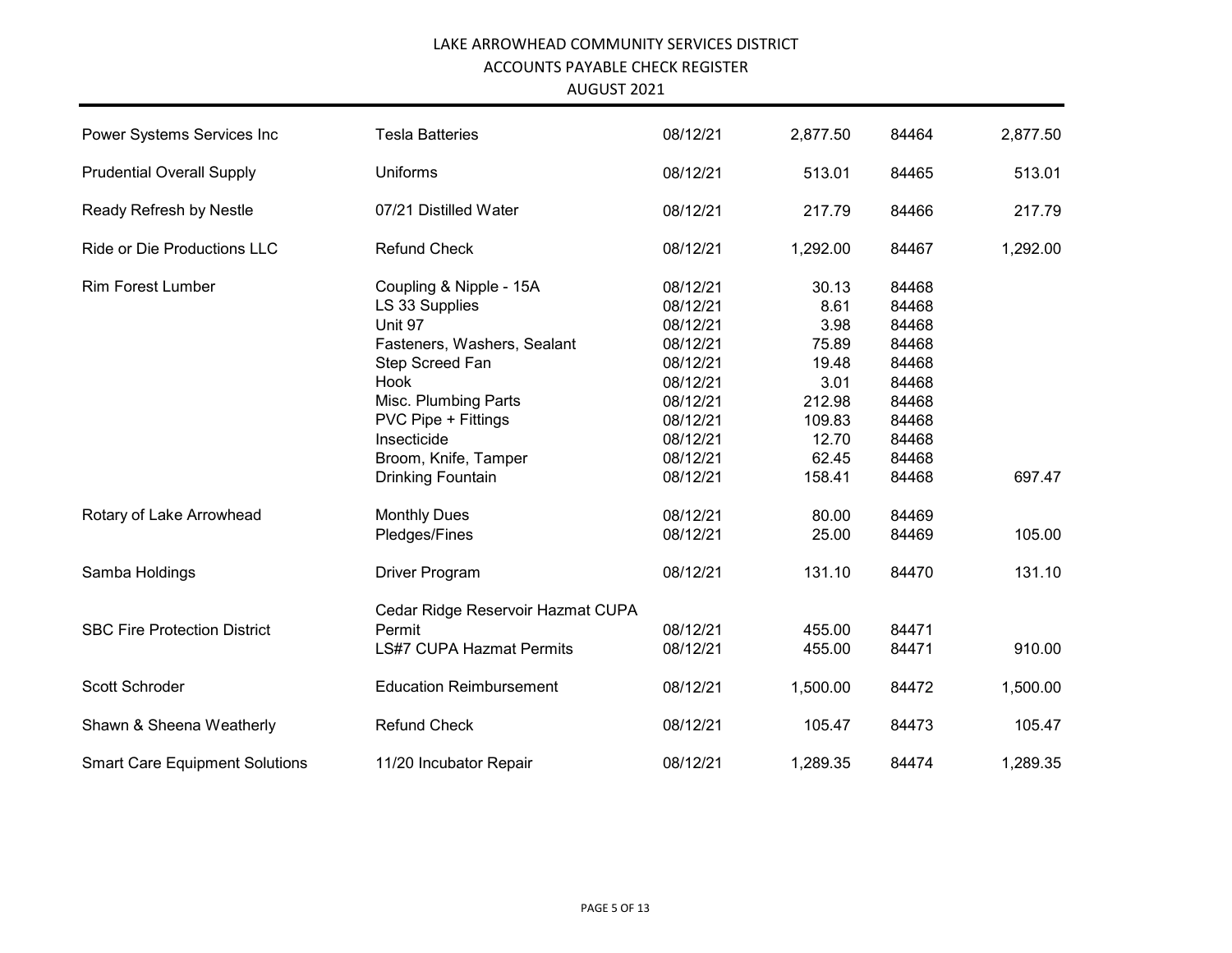| <b>Snyder's Tire Works</b>             | Unit 60                             | 08/12/21 | 179.24   | 84475 |          |
|----------------------------------------|-------------------------------------|----------|----------|-------|----------|
|                                        | Unit 99                             | 08/12/21 | 168.48   | 84475 |          |
|                                        | Unit 87                             | 08/12/21 | 200.10   | 84475 |          |
|                                        | Unit 96                             | 08/12/21 | 191.31   | 84475 |          |
|                                        | Unit 76                             | 08/12/21 | 224.40   | 84475 |          |
|                                        | Unit 20949                          | 08/12/21 | 224.40   | 84475 |          |
|                                        | Unit 81                             | 08/12/21 | 183.98   | 84475 |          |
|                                        | Unit 93                             | 08/12/21 | 452.11   | 84475 |          |
|                                        | Unit 65                             | 08/12/21 | 352.18   | 84475 |          |
|                                        | Unit 96                             | 08/12/21 | 1,444.88 | 84475 |          |
|                                        | Unit 84                             | 08/12/21 | 201.40   | 84475 | 3,822.48 |
| So Cal Gas                             | Gas                                 | 08/12/21 | 623.44   | 84476 | 623.44   |
| South Coast AQMD                       | Annual Fees Shasta Reservoir        | 08/12/21 | 440.15   | 84477 |          |
|                                        | <b>Emission Shasta Reservoir</b>    | 08/12/21 | 142.59   | 84477 | 582.74   |
| Southern California Edison             | Electric                            | 08/12/21 | 11.72    | 84478 | 11.72    |
| Step Saver CA LLC                      | Salt                                | 08/12/21 | 2,929.62 | 84479 | 2,929.62 |
| Stewart Title of California Inc        | Rimforest Lot Title Report          | 08/12/21 | 750.00   | 84480 | 750.00   |
| Sulzer Electro-Mechanical Services Inc | VFD Remote Keypad Kits              | 08/12/21 | 203.22   | 84481 | 203.22   |
|                                        | Boom Lift Rental Parking Lot Lights |          |          |       |          |
| <b>Sunbelt Rentals Inc</b>             | <b>Blue Jay Admin</b>               | 08/12/21 | 162.86   | 84482 | 162.86   |
| <b>SWRCB</b>                           | Carricaburu T1 Renewal              | 08/12/21 | 55.00    | 84483 | 55.00    |
| Terryberry                             | 2021 Service Recognition & Awards   | 08/12/21 | 933.02   | 84484 | 933.02   |
| The Bug Girl                           | <b>Blue Jay Admin Pest Service</b>  | 08/12/21 | 375.00   | 84485 | 375.00   |
| <b>TPX Communications</b>              | Telephone                           | 08/12/21 | 8,035.42 | 84486 | 8,035.42 |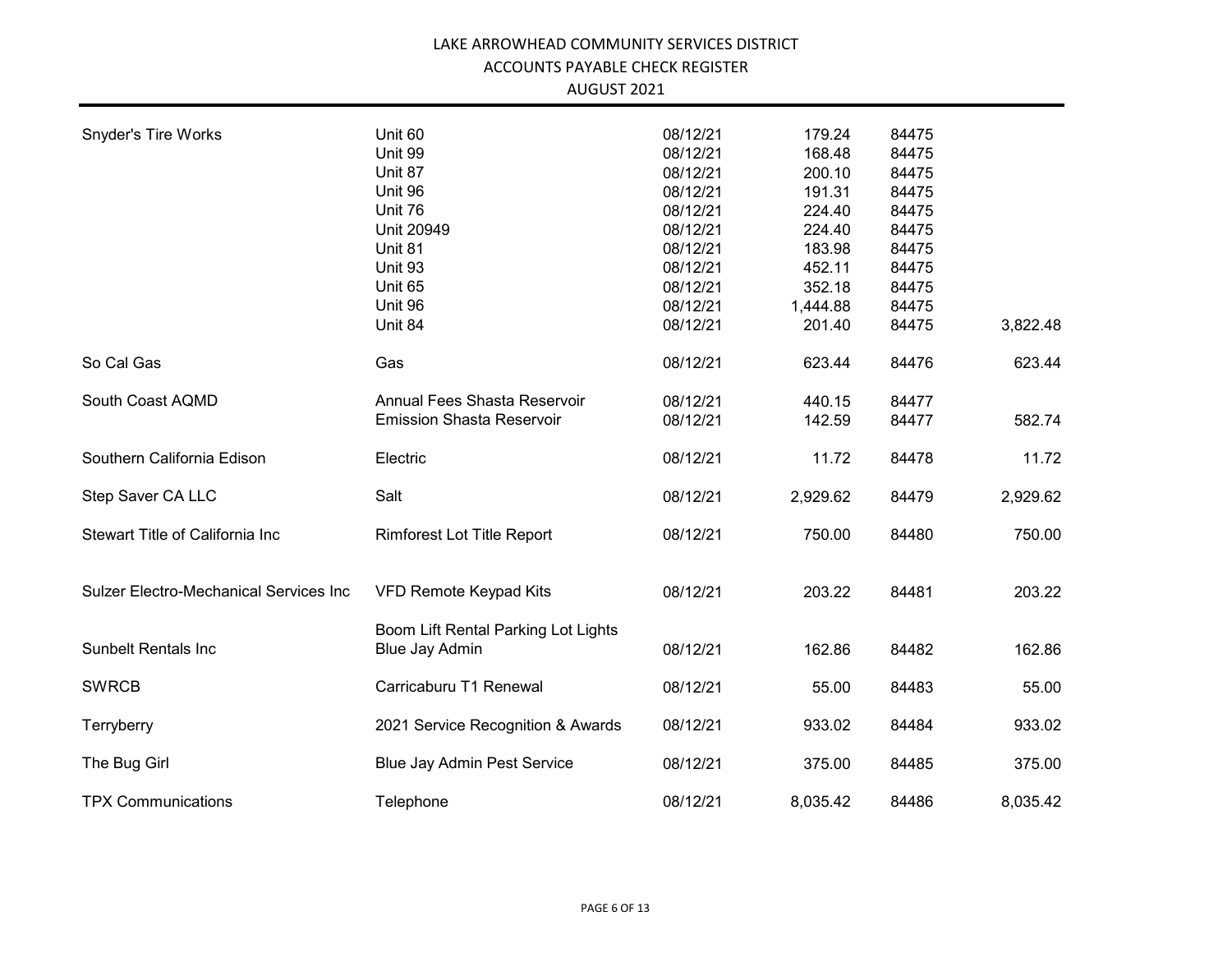| Underground Service Alert/SC       | LAC01/LACSewer - 449 New Tickets<br>& Maintenance | 08/12/21 | 1,491.70  | 84487        | 1,491.70  |
|------------------------------------|---------------------------------------------------|----------|-----------|--------------|-----------|
|                                    |                                                   |          |           |              |           |
| <b>Univar Solutions USA Inc</b>    | 1" Tabs                                           | 08/12/21 | 550.48    | 84488        |           |
|                                    | <b>Membrane Filtration Chemicals</b>              | 08/12/21 | 6,077.54  | 84488        | 6,628.02  |
| Verizon Wireless                   | Wireless                                          | 08/12/21 | 698.26    | 84489        | 698.26    |
| <b>Vulcan Materials Company</b>    | Class 2 Base                                      | 08/12/21 | 251.93    | 84490        |           |
|                                    | 6.8 Tons of Cold Mix                              | 08/12/21 | 624.09    | 84490        |           |
|                                    | 3.5 Tons Asphalt                                  | 08/12/21 | 284.46    | 84490        | 1,160.48  |
| Whitney Werner & Carlos Alfaro     | <b>Refund Check</b>                               | 08/12/21 | 138.78    | 84491        | 138.78    |
|                                    |                                                   |          |           |              |           |
| Xpress Mobile Auto Service         | Unit 20950                                        | 08/12/21 | 614.09    | 84492        | 614.09    |
|                                    |                                                   |          |           |              |           |
| Zenner Performance                 | 155 - 1" Multi-Jet Meters to Replace              | 08/12/21 | 14,778.94 | 84493        | 14,778.94 |
| <b>VOYA</b>                        | Employee Retirement Plan                          | 08/18/21 | 12,244.76 | <b>DRAFT</b> | 12,244.76 |
| <b>CalPERS</b>                     | <b>Deferred Compensation</b>                      | 08/24/21 | 30,976.14 | <b>DRAFT</b> | 30,976.14 |
|                                    |                                                   |          |           |              |           |
| <b>CalPERS</b>                     | <b>Deferred Compensation</b>                      | 08/24/21 | 1,050.00  | <b>DRAFT</b> | 1,050.00  |
| 3 Lake Properties Group LLC        | <b>Refund Check</b>                               | 08/25/21 | 131.28    | 84494        | 131.28    |
| Accessible Design & Consulting Inc | Deposit Refund                                    | 08/25/21 | 272.28    | 84495        | 272.28    |
|                                    |                                                   |          |           |              |           |
| Aflac                              | Supplemental Insurance                            | 08/25/21 | 1,381.26  | 84496        | 1,381.26  |
| AG Layne Inc                       | 2500 Gallons Methanol                             | 08/25/21 | 11,781.18 | 84497        | 11,781.18 |
| <b>Amazon Capital Services</b>     | Door Sign                                         | 08/25/21 | 19.38     | 84498        |           |
|                                    | <b>Strut Bases</b>                                | 08/25/21 | 126.96    | 84498        |           |
|                                    | Supplies                                          | 08/25/21 | 43.17     | 84498        |           |
|                                    | <b>Brooks - Work Boots</b>                        | 08/25/21 | 134.68    | 84498        |           |
|                                    | O'Connell - Work Boots                            | 08/25/21 | 102.31    | 84498        | 426.50    |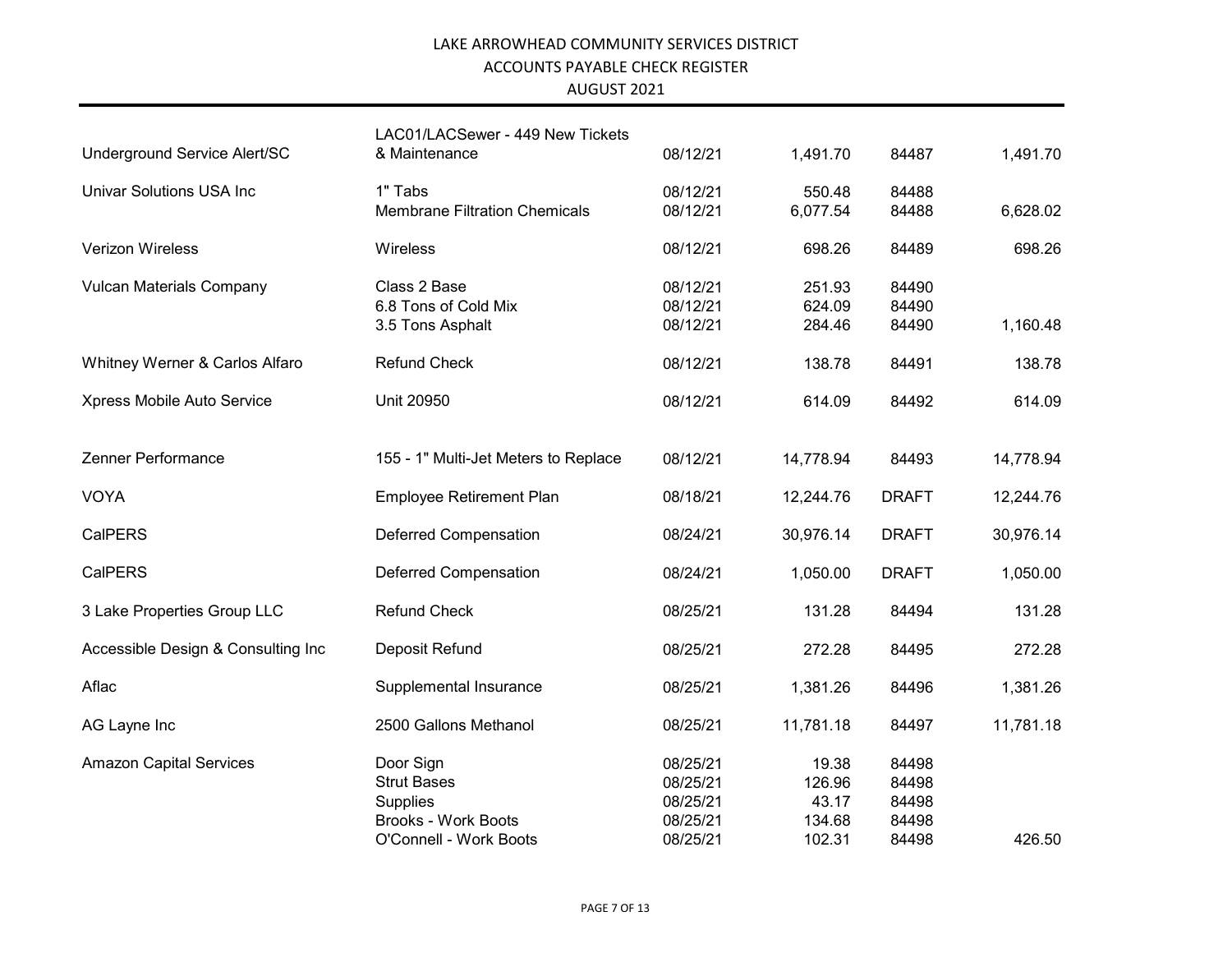| <b>AMS Paving</b>                     | <b>Refund Check</b>                                         | 08/25/21             | 1,262.43           | 84499          | 1,262.43  |
|---------------------------------------|-------------------------------------------------------------|----------------------|--------------------|----------------|-----------|
| Aqua Ben Corporation                  | 20 Bags Polymer                                             | 08/25/21             | 3,460.93           | 84500          | 3,460.93  |
| AT&T                                  | Long Distance                                               | 08/25/21             | 265.06             | 84501          | 265.06    |
| Bacon/Wagner Excavating               | <b>Refund Check</b>                                         | 08/25/21             | 1,239.45           | 84502          | 1,239.45  |
| Best Best & Krieger LLP               | Public Records Act Response<br>Solar Project                | 08/25/21<br>08/25/21 | 1,383.20<br>999.00 | 84503<br>84503 |           |
|                                       | City of Hesperia V. LACSD - #2                              | 08/25/21             | 39,979.39          | 84503          |           |
|                                       | <b>General Representation</b><br>Board Meeting Attendence & | 08/25/21             | 1,703.20           | 84503          |           |
|                                       | Preparation<br>Board Meeting Attendence &                   | 08/25/21             | 555.00             | 84503          |           |
|                                       | Preparation                                                 | 08/25/21             | 130.08             | 84503          | 44,749.87 |
| C & E Supply                          | Janitorial Supplies                                         | 08/25/21             | 95.96              | 84504          | 95.96     |
| <b>Canon Financial Services</b>       | Copier Lease                                                | 08/25/21             | 1,295.57           | 84505          | 1,295.57  |
| <b>Cedar Glen Trading Post</b>        | Repair Clamp                                                | 08/25/21             | 13.46              | 84506          |           |
|                                       | Wash                                                        | 08/25/21             | 15.07              | 84506          | 28.53     |
| <b>Charter Communications</b>         | Internet                                                    | 08/25/21             | 195.00             | 84507          | 195.00    |
| Classic Images                        | Water Ops Hats and Shirts                                   | 08/25/21             | 315.54             | 84508          | 315.54    |
| <b>CLAWA</b>                          | Rimforest 2" - 1590 CCF                                     | 08/25/21             | 4,960.80           | 84509          |           |
|                                       | DLP 2" - 1112 CCF                                           | 08/25/21             | 3,469.44           | 84509          |           |
|                                       | Brentwood 2" - 2855 CCF                                     | 08/25/21             | 8,907.60           | 84509          | 17,337.84 |
| Clinical Laboratory of San Bernardino | Lab Services for Golf Course Wells                          | 08/25/21             | 6,520.00           | 84510          |           |
|                                       | Lab Services for Rimforest                                  | 08/25/21             | 9,210.00           | 84510          |           |
|                                       | 07/21 Outside Lab                                           | 08/25/21             | 3,010.00           | 84510          | 18,740.00 |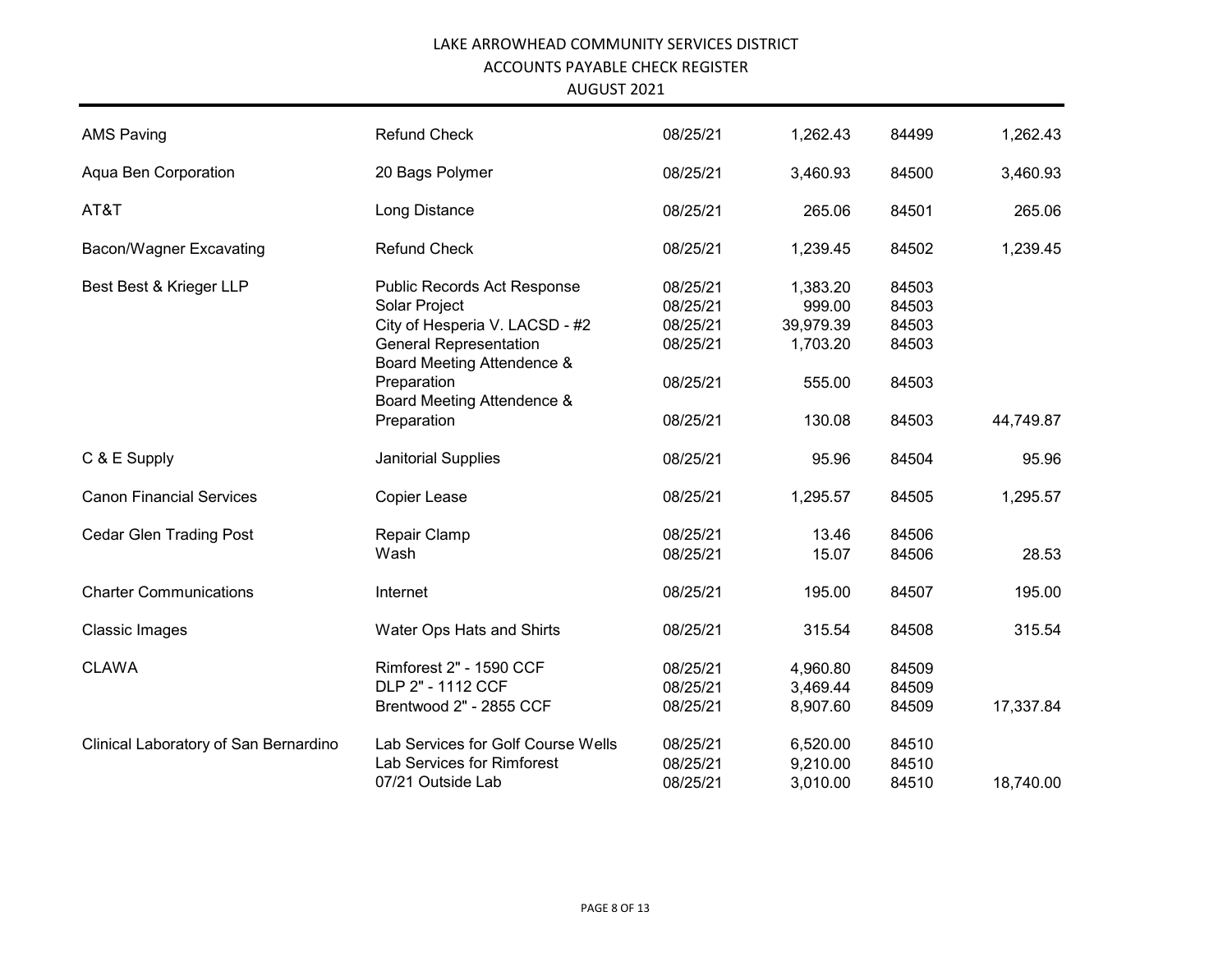|                                       | Business Cloud & Exchange Server          |          |           |       |           |
|---------------------------------------|-------------------------------------------|----------|-----------|-------|-----------|
| <b>Computer Options</b>               | <b>Replacement Project</b>                | 08/25/21 | 12,324.00 | 84511 |           |
|                                       | <b>Engineer Copier Maintenance</b>        | 08/25/21 | 67.25     | 84511 |           |
|                                       | Monitor                                   | 08/25/21 | 433.85    | 84511 | 12,825.10 |
| <b>Consolidated Fabricators</b>       | Sludge Bin Replacement Parts              | 08/25/21 | 3,296.08  | 84512 | 3,296.08  |
| County of San Bernardino              | Solid Waste                               | 08/25/21 | 127.88    | 84513 | 127.88    |
| <b>County Recorder</b>                | Recording Fees - Lien Release             | 08/25/21 | 40.00     | 84514 | 40.00     |
| <b>Cristofer Gross</b>                | <b>Refund Check</b>                       | 08/25/21 | 11.38     | 84515 | 11.38     |
|                                       | Segura - Membership & CSM-1               |          |           |       |           |
| <b>CWEA Renewal</b>                   | Renewal                                   | 08/25/21 | 283.00    | 84516 | 283.00    |
|                                       | <b>Tax Roll Service</b>                   |          |           | 84517 |           |
| David Taussig & Associates Inc        |                                           | 08/25/21 | 824.00    |       | 824.00    |
|                                       | <b>Engineering Copier Annual Property</b> |          |           |       |           |
| De Lage Landen Financial Services Inc | Tax                                       | 08/25/21 | 261.95    | 84518 | 261.95    |
| <b>DIRECTV</b>                        | 08/21 Television                          | 08/25/21 | 224.97    | 84519 | 224.97    |
| Don's Auto Supply 2 Inc               | <b>Cedar Ridge Generator</b>              | 08/25/21 | 26.53     | 84520 |           |
|                                       | <b>Bug Blast</b>                          | 08/25/21 | 5.06      | 84520 |           |
|                                       | <b>Battery Unit 78</b>                    | 08/25/21 | 173.50    | 84520 | 205.09    |
| <b>Daniel Dressler</b>                | <b>Reimbursement - Work Boots</b>         | 08/25/21 | 150.00    | 84521 | 150.00    |
| <b>Federal Express Co</b>             | <b>Express Mail</b>                       | 08/25/21 | 108.99    | 84522 | 108.99    |
| <b>Frontier Communications</b>        | Telephone                                 | 08/25/21 | 2,286.77  | 84523 | 2,286.77  |
| <b>Global Equipment Company Inc</b>   | <b>Outdoor Picnic Tables</b>              | 08/25/21 | 7,025.28  | 84524 | 7,025.28  |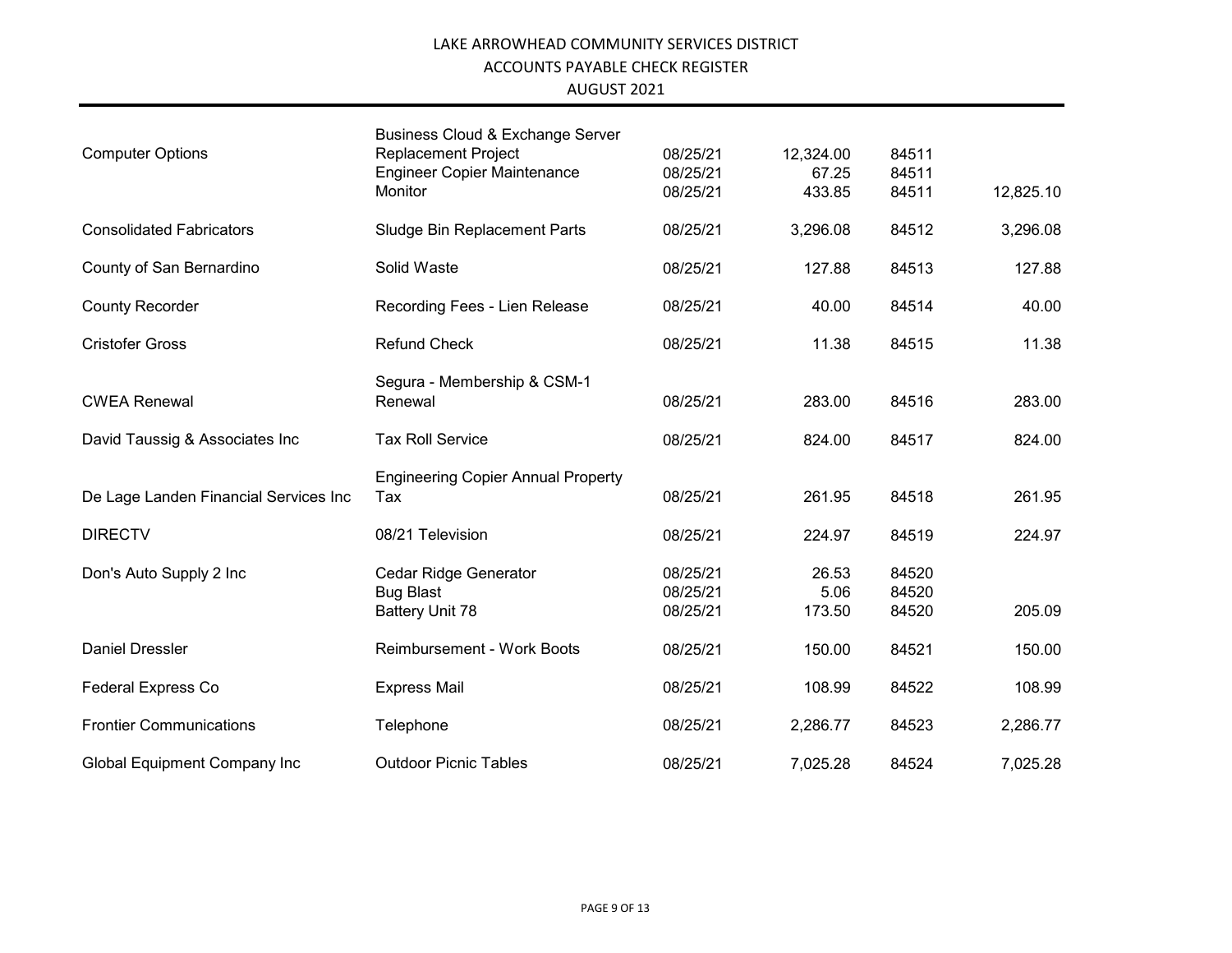| Grainger                        | Nipple                            | 08/25/21 | 44.47    | 84525 |          |
|---------------------------------|-----------------------------------|----------|----------|-------|----------|
|                                 | <b>Mounting Hardware</b>          | 08/25/21 | 38.84    | 84525 |          |
|                                 | <b>Unistrut</b>                   | 08/25/21 | 44.97    | 84525 |          |
|                                 | <b>Brine Pump</b>                 | 08/25/21 | 993.14   | 84525 |          |
|                                 | <b>PVC Cement</b>                 | 08/25/21 | 80.04    | 84525 |          |
|                                 | <b>Drill Set</b>                  | 08/25/21 | 32.33    | 84525 |          |
|                                 | Pneumatic Tank - WCTP             | 08/25/21 | 328.71   | 84525 |          |
|                                 |                                   |          |          |       |          |
|                                 | Hole Saw Kit                      | 08/25/21 | 54.46    | 84525 |          |
|                                 | <b>Conduit Bender</b>             | 08/25/21 | 64.26    | 84525 |          |
|                                 | <b>Fish Tape</b>                  | 08/25/21 | 153.31   | 84525 |          |
|                                 | Duct Seal                         | 08/25/21 | 94.82    | 84525 | 1,929.35 |
| Hach Company                    | <b>DPD Pillows</b>                | 08/25/21 | 333.93   | 84526 | 333.93   |
| Jaime Hernandez                 | Reimbursement - Collection Gr 2   | 08/25/21 | 288.00   | 84527 | 288.00   |
| Inland Water Works Supply Co    | <b>Clean Out Frame And Covers</b> | 08/25/21 | 986.56   | 84528 |          |
|                                 | Curbstops, Coupling, Insert       | 08/25/21 | 1,484.01 | 84528 | 2,470.57 |
| Insituform Technologies         | <b>Refund Check</b>               | 08/25/21 | 1,300.00 | 84529 | 1,300.00 |
| Francisco Izeta                 | <b>Reimbursement - Work Boots</b> | 08/25/21 | 81.55    | 84530 | 81.55    |
| Keystone Industrial Medicine    | Physical                          | 08/25/21 | 60.00    | 84531 | 60.00    |
| <b>Klaus Meister</b>            | <b>Refund Check</b>               | 08/25/21 | 7.82     | 84532 | 7.82     |
| Kris Nelson                     | <b>Refund Check</b>               | 08/25/21 | 127.63   | 84533 | 127.63   |
| <b>KYLE Groundwater Inc</b>     | <b>Hydrogeological Services</b>   | 08/25/21 | 1,615.00 | 84534 | 1,615.00 |
| Lake Arrowhead Rentals Inc      | Propane                           | 08/25/21 | 28.96    | 84535 | 28.96    |
| Mike Anderson                   | <b>Refund Check</b>               | 08/25/21 | 59.95    | 84536 | 59.95    |
| Mobile Modular Portable Storage | Storage                           | 08/25/21 | 1,432.25 | 84537 | 1,432.25 |
| Morgan Company Inc              | Unit 58                           | 08/25/21 | 2,118.96 | 84538 | 2,118.96 |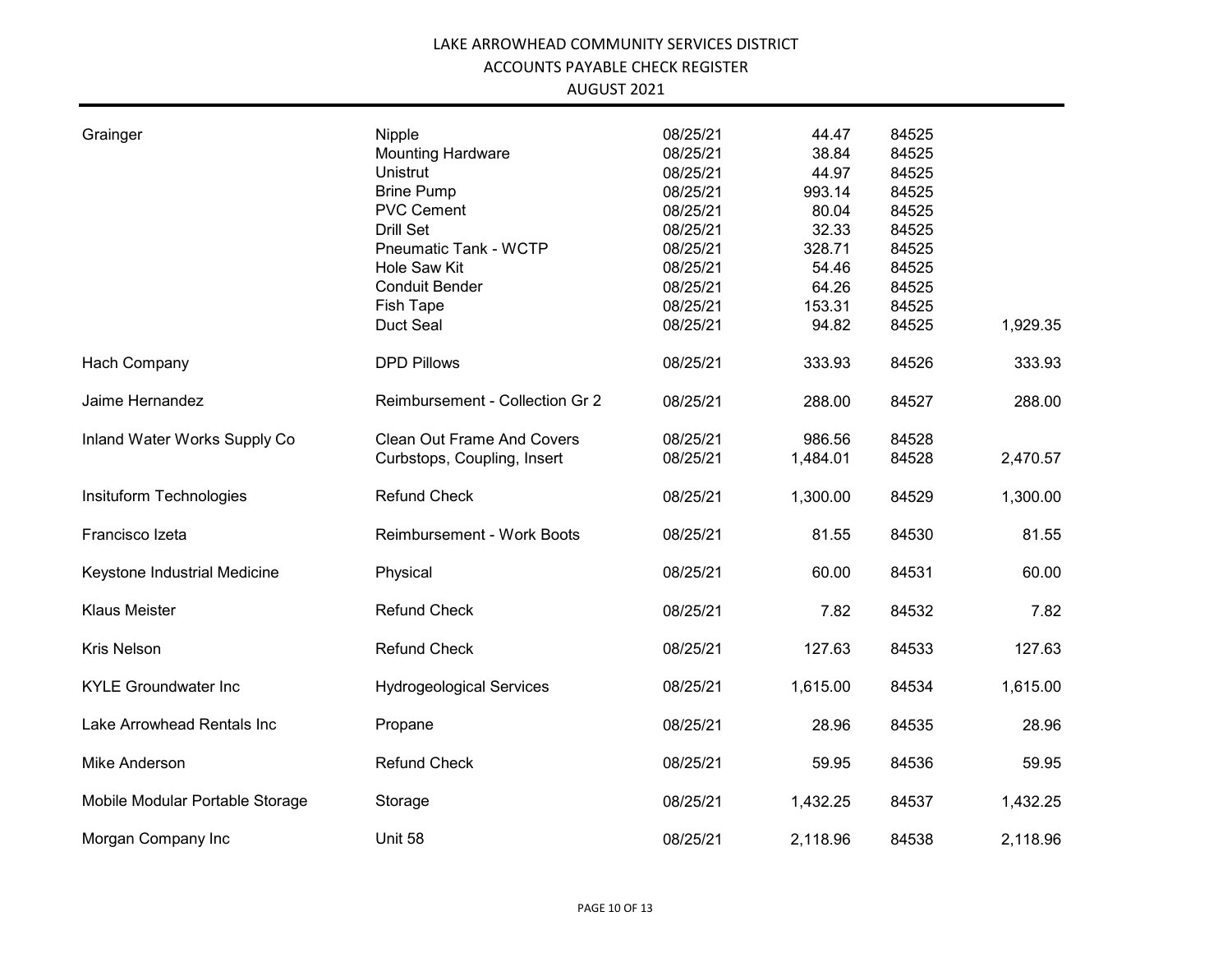| AUGUST 2021 |  |
|-------------|--|
|-------------|--|

| Corwin Mossman                                             | Reimbursement - WW Gr 3 Exam &<br>Certification            | 08/25/21                                     | 465.00                          | 84539                            | 465.00    |
|------------------------------------------------------------|------------------------------------------------------------|----------------------------------------------|---------------------------------|----------------------------------|-----------|
| Mountain Disposal                                          | 07/21 Sludge Hauling                                       | 08/25/21                                     | 9,900.00                        | 84540                            | 9,900.00  |
| <b>Eric Noyes</b>                                          | Reimbursement - Dist Gr 1                                  | 08/25/21                                     | 70.00                           | 84541                            | 70.00     |
| <b>Nursery Products LLC</b>                                | 07/21 Sludge Disposal                                      | 08/25/21                                     | 10,963.19                       | 84542                            | 10,963.19 |
| Office Depot Inc                                           | <b>Office Supplies</b>                                     | 08/25/21                                     | 202.39                          | 84543                            | 202.39    |
| Paper Recycling & Shredding Specialists Document Shredding |                                                            | 08/25/21                                     | 145.00                          | 84544                            | 145.00    |
| <b>Plumbers Depot</b>                                      | <b>Cutting Blades</b>                                      | 08/25/21                                     | 672.04                          | 84545                            | 672.04    |
| Pollardwater                                               | Pitot Rebuild Kit, 15 Feet of 2.5" Fire<br>Hose            | 08/25/21                                     | 486.13                          | 84546                            | 486.13    |
| Premier Access Insurance Company                           | 09/21 Dental                                               | 08/25/21                                     | 5,531.18                        | 84547                            | 5,531.18  |
| Provident Life & Accident                                  | Supplemental Insurance                                     | 08/25/21                                     | 65.91                           | 84548                            | 65.91     |
| <b>Prudential Overall Supply</b>                           | Uniforms                                                   | 08/25/21                                     | 1,143.11                        | 84549                            | 1,143.11  |
| <b>RAMCO</b>                                               | Class II Base                                              | 08/25/21                                     | 32.96                           | 84550                            | 32.96     |
| Reserve Account                                            | Pre Pay Postage                                            | 08/25/21                                     | 900.00                          | 84551                            | 900.00    |
| <b>Rim Forest Lumber</b>                                   | Spyglass<br><b>Brush</b><br><b>GVWWTP</b><br>Unit 85 Tools | 08/25/21<br>08/25/21<br>08/25/21<br>08/25/21 | 240.77<br>7.53<br>14.00<br>4.30 | 84552<br>84552<br>84552<br>84552 | 266.60    |
| <b>Rim Forest Lumber And Hardware</b>                      | Scrub Brush<br><b>Stain Remover</b>                        | 08/25/21<br>08/25/21                         | 8.60<br>17.22                   | 84553<br>84553                   | 25.82     |
| Robert D Niehaus Inc                                       | <b>Rate Study Consulting Services</b>                      | 08/25/21                                     | 5,505.00                        | 84554                            | 5,505.00  |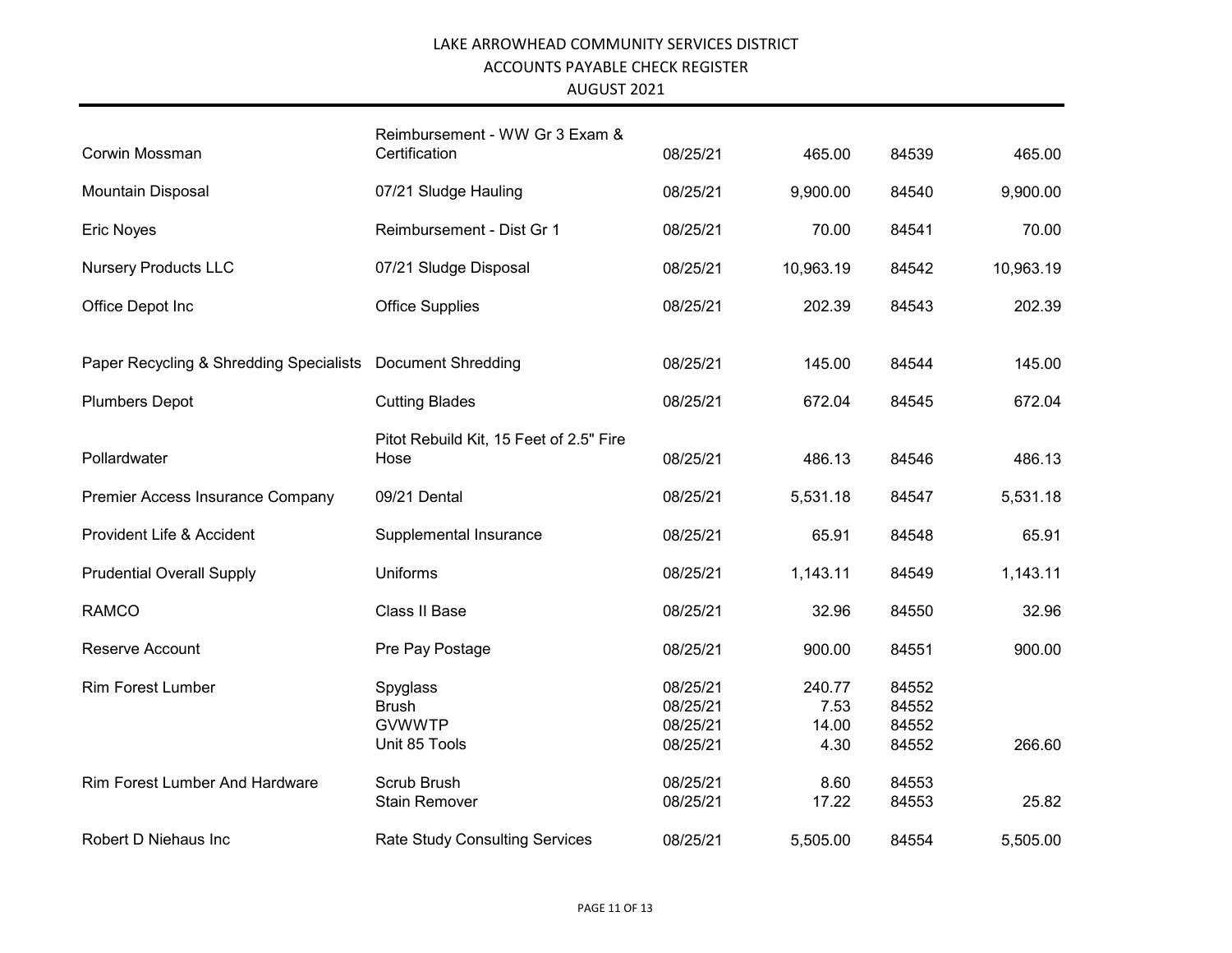| San Bernardino County           | Fuel                           | 08/25/21 | 8,126.99   | 84555 | 8,126.99   |
|---------------------------------|--------------------------------|----------|------------|-------|------------|
| Satellite Phone Store           | Satellite Phone                | 08/25/21 | 153.84     | 84556 | 153.84     |
| <b>Snyder's Tire Works</b>      | Unit 86                        | 08/25/21 | 320.55     | 84557 |            |
|                                 | <b>Unit 20945</b>              | 08/25/21 | 996.90     | 84557 |            |
|                                 | Unit 80                        | 08/25/21 | 174.73     | 84557 |            |
|                                 | Unit 63                        | 08/25/21 | 55.00      | 84557 |            |
|                                 | Unit 91                        | 08/25/21 | 216.38     | 84557 |            |
|                                 | Unit 20953                     | 08/25/21 | 721.72     | 84557 |            |
|                                 | Unit 2                         | 08/25/21 | 211.69     | 84557 |            |
|                                 | Unit 69                        | 08/25/21 | 55.00      | 84557 | 2,751.97   |
|                                 |                                |          |            |       |            |
| Southern California Edison      | Electric                       | 08/25/21 | 113,797.12 | 84558 | 113,797.12 |
| Sparkletts                      | District Water & GM BBQ Drinks | 08/25/21 | 517.99     | 84559 | 517.99     |
| Stefan Riderer                  | <b>Refund Check</b>            | 08/25/21 | 99.91      | 84560 | 99.91      |
| Totem Pole Group Inc            | Deposit Refund                 | 08/25/21 | 500.98     | 84561 | 500.98     |
|                                 |                                |          |            |       |            |
| <b>Trinity Construction</b>     | Retention                      | 08/25/21 | 65,757.02  | 84562 | 65,757.02  |
| <b>Union Bank</b>               | <b>Credit Card</b>             | 08/25/21 | 8,683.76   | 84563 | 8,683.76   |
| <b>UPS</b>                      | <b>Ground Shipping</b>         | 08/25/21 | 114.70     | 84564 | 114.70     |
| Vision Service Plan             | Supplemental Insurance         | 08/25/21 | 624.84     | 84565 | 624.84     |
| <b>VJ Ventures LLC</b>          | <b>Refund Check</b>            | 08/25/21 | 130.40     | 84566 | 130.40     |
| <b>Vulcan Materials Company</b> | 3/4 Class 2" Base              | 08/25/21 | 223.18     | 84567 |            |
|                                 | 9 Tons Cold Mix Asphalt        | 08/25/21 | 847.20     | 84567 |            |
|                                 | 3/4 Class 2" Base              | 08/25/21 | 678.51     | 84567 |            |
|                                 |                                |          |            |       |            |
|                                 | 3 Tons Asphalt/5 Gallons Tack  | 08/25/21 | 298.47     | 84567 |            |
|                                 | 3 Tons Hot Mix Asphalt         | 08/25/21 | 245.39     | 84567 | 2,292.75   |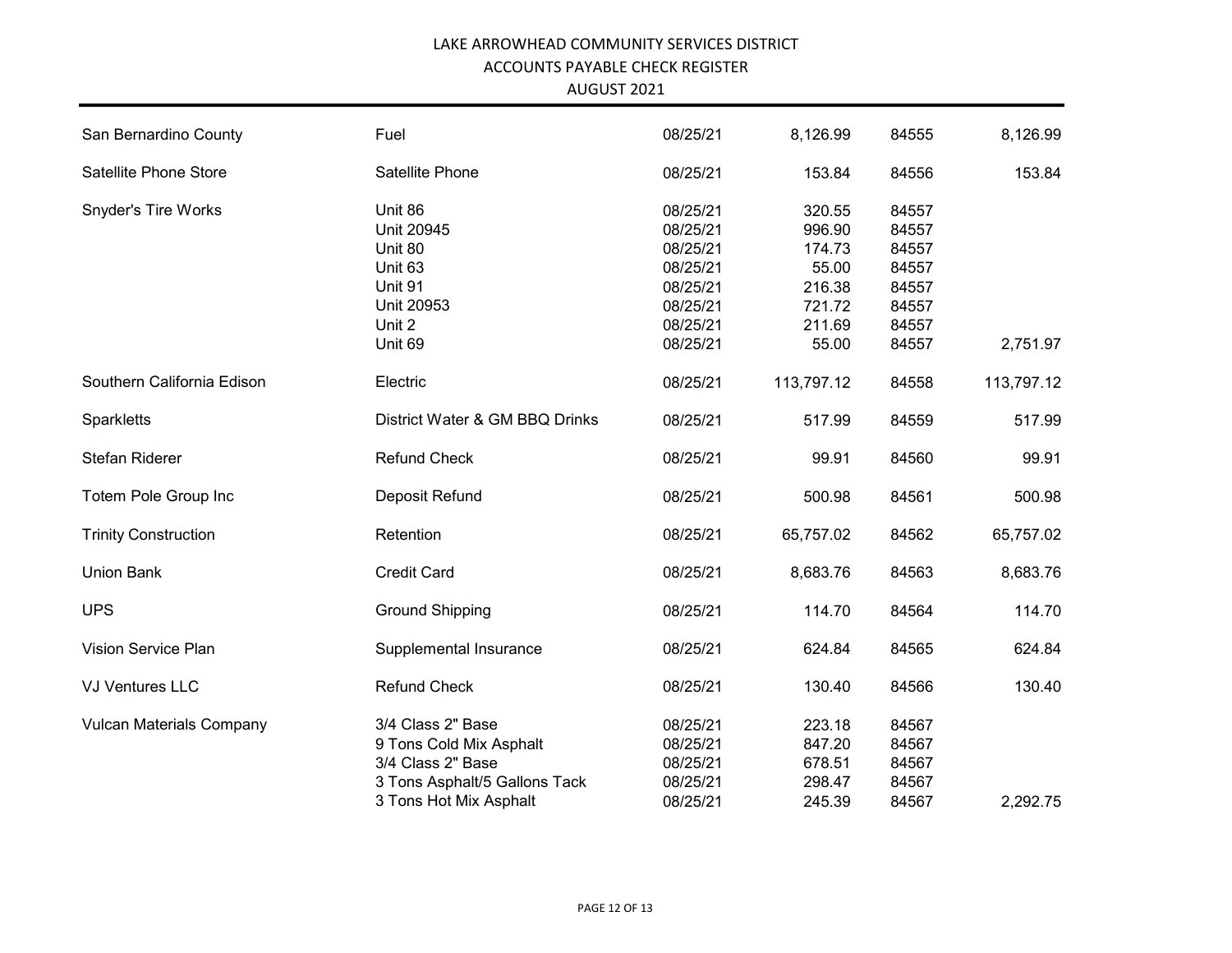| <b>Isaac Whisner</b>           | Reimbursement - CSM-2 Renewal | 08/25/21 | 96.00      | 84568 | 96.00      |
|--------------------------------|-------------------------------|----------|------------|-------|------------|
| White Cap LP                   | Push Brooms                   | 08/25/21 | 127.11     | 84569 | 127.11     |
| Xylem Dewatering Solutions Inc | WCTP Sludge Pump Rebuild Kit  | 08/25/21 | 3,110.35   | 84570 | 3,110.35   |
|                                |                               |          | 828,073.87 |       | 828,073.87 |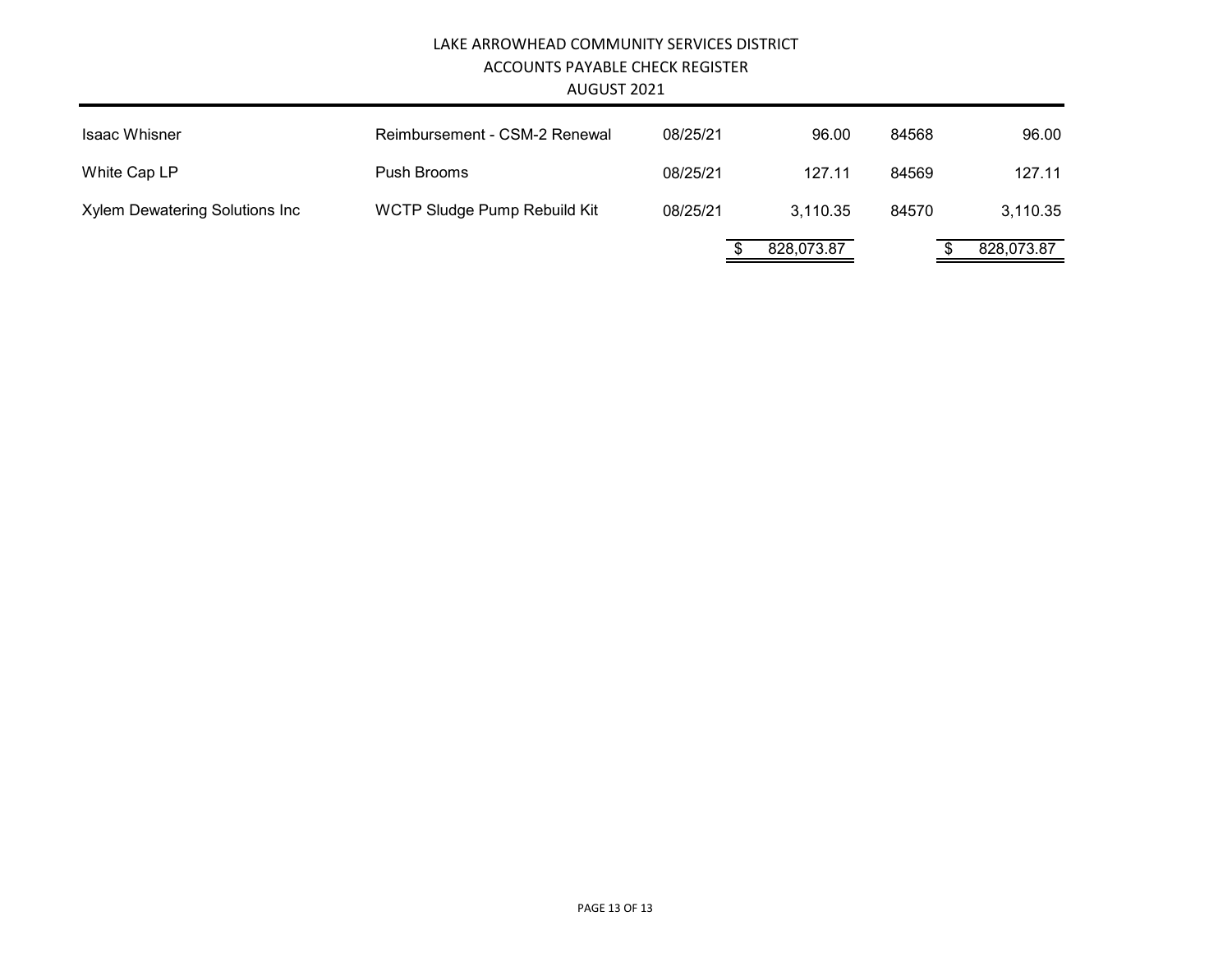| LAKE ARROWHEAD COMMUNITY SERVICES DISTRICT |                                                         |    |                        |  |
|--------------------------------------------|---------------------------------------------------------|----|------------------------|--|
| UNION BANK VISA TRANSACTIONS               |                                                         |    |                        |  |
|                                            | 8/11/2021                                               |    |                        |  |
|                                            |                                                         |    |                        |  |
|                                            |                                                         |    |                        |  |
| Blackwood                                  | <b>DESCRIPTION</b>                                      |    | <b>AMOUNT</b><br>15.30 |  |
|                                            | <b>Stater Bros - Supplies</b><br><b>Total Blackwood</b> |    | 15.30                  |  |
|                                            |                                                         | \$ |                        |  |
| <b>Brooks</b>                              |                                                         |    |                        |  |
|                                            | <b>Total Brooks</b>                                     | \$ |                        |  |
|                                            |                                                         |    |                        |  |
|                                            | Carricaburu RSP Supply Inc - Station Antennas           |    | 1,248.00               |  |
|                                            | Etrailer Corporation - Unit 49                          |    | 292.15                 |  |
|                                            | <b>Total Carricaburu</b>                                |    | \$1,540.15             |  |
|                                            |                                                         |    |                        |  |
| Cerri                                      | Paypal - AWWEE Membership                               |    | 125.00                 |  |
|                                            | <b>Total Cerri</b>                                      | \$ | 125.00                 |  |
|                                            |                                                         |    |                        |  |
| Field                                      | Family Dollar - GM BBQ Supplies                         |    | 16.16                  |  |
|                                            | <b>Total Field</b>                                      | \$ | 16.16                  |  |
|                                            |                                                         |    |                        |  |
|                                            |                                                         |    |                        |  |
| Lippert                                    | American Floor Mats - Blue Jay Building Supplies        |    | 854.47                 |  |
|                                            | <b>Total Lippert</b>                                    | \$ | 854.47                 |  |
| O'Brien                                    |                                                         |    |                        |  |
|                                            | <b>Total O'Brien</b>                                    | \$ |                        |  |
|                                            |                                                         |    |                        |  |
| O'Connell                                  | <b>TNR Batteries - Repair &amp; Maintenance</b>         |    | 493.23                 |  |
|                                            | <b>TNR Batteries - Credit Memo</b>                      |    | (27.91)                |  |
|                                            | Homedepot.com - Repair & Maintenance                    |    | 217.66                 |  |
|                                            | <b>Total O'Connell</b>                                  | \$ | 682.98                 |  |
|                                            |                                                         |    |                        |  |
| O'Kelly                                    | Tri-State Seminar - Employee Development                |    | 125.00                 |  |
|                                            | So Pt Hotel & Casino - Employee Development             |    | 84.75                  |  |
|                                            | Costco.com - Supplies                                   |    | 262.78                 |  |
|                                            | Rocky Mountain ATV - Repair & Maintenance               |    | 75.91                  |  |
|                                            | Efector Inc - Repair & Maintenance                      |    | 198.49                 |  |
|                                            | Euclids Pottery - Hillside Ponds Outside Service        |    | 227.28                 |  |
|                                            | Sprinkler Warehouse - Repair & Maintenance              |    | 450.62                 |  |
|                                            | Samsclub - Salt                                         |    | 43.12                  |  |
|                                            | Total - O'Kelly                                         |    | \$1,467.95             |  |
|                                            |                                                         |    |                        |  |
| Papp                                       | The Home Depot - Small Tools                            |    | 71.64                  |  |
|                                            | The Home Depot - Small Tools                            |    | 215.19                 |  |
|                                            | <b>Total Papp</b>                                       | \$ | 286.83                 |  |
|                                            |                                                         |    |                        |  |
| Porter                                     | Best Materials - Repair & Maintenance                   |    | 536.69                 |  |
|                                            | <b>Total Porter</b>                                     | \$ | 536.69                 |  |